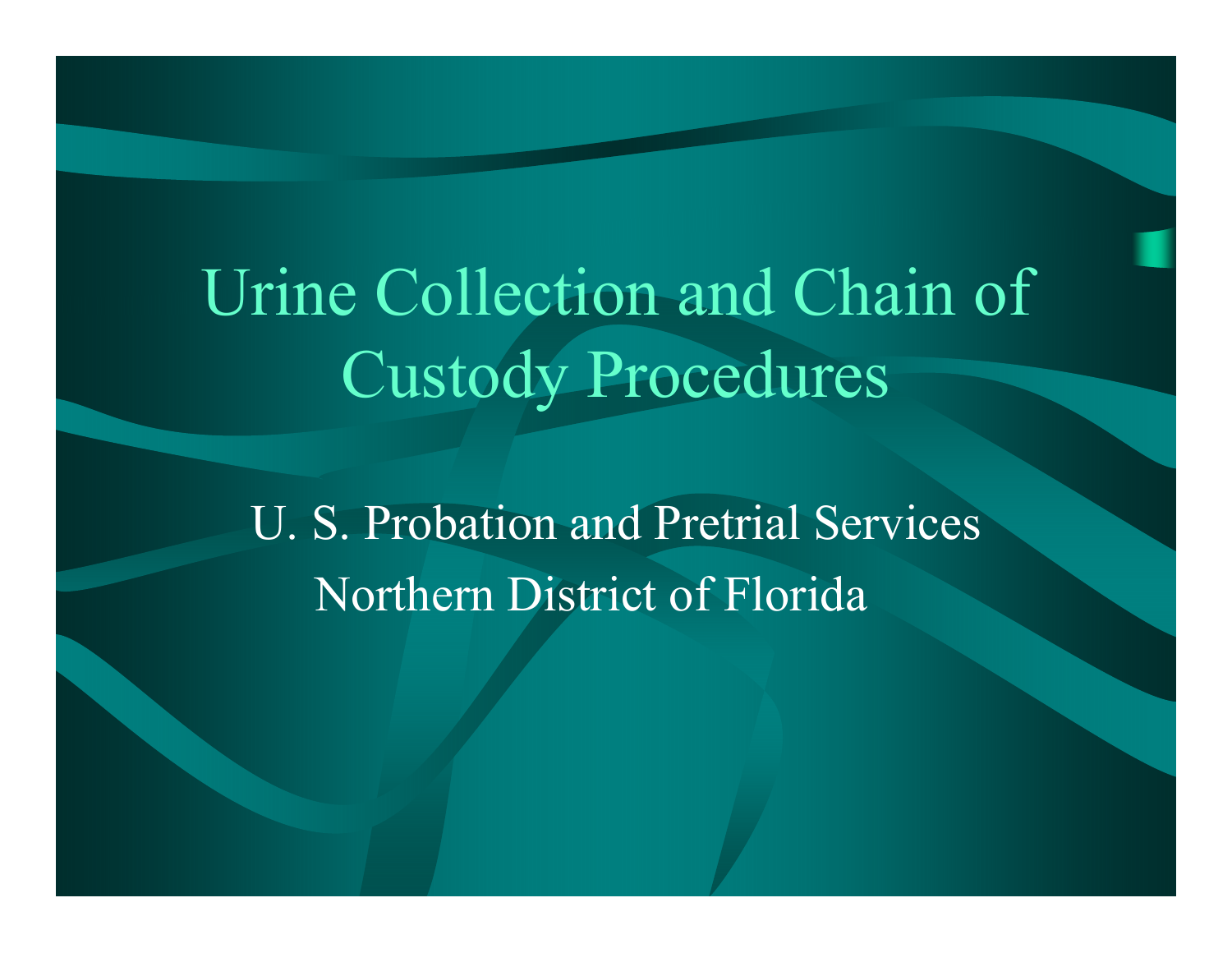Importance of Observed Collection

- Unobserved urine collections are **highly discouraged** by the U.S. Probation and Pretrial Services Office.
- Never underestimate what an addict will do to conceal drug usage and to try and beat the drug test.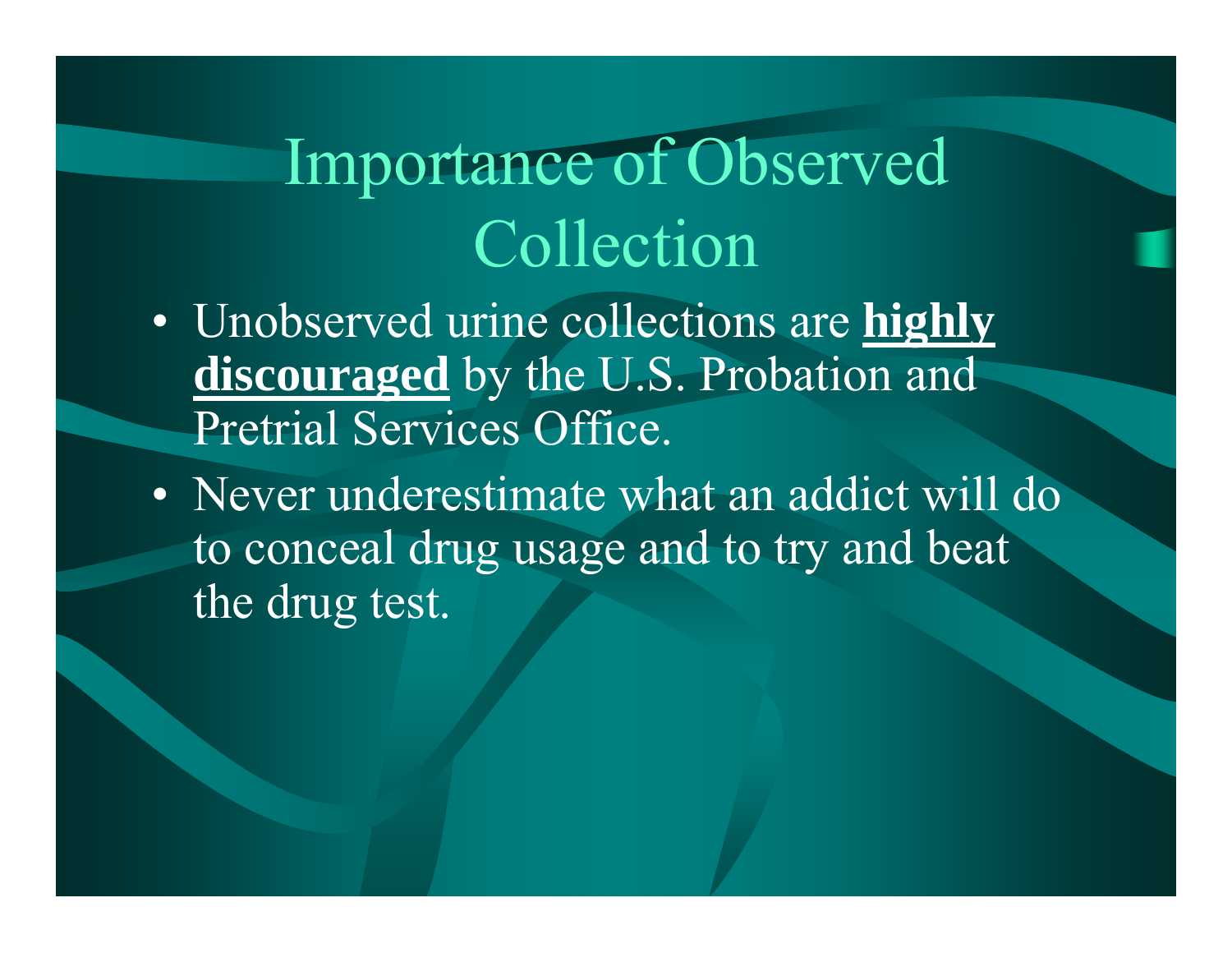#### Collector Certification

All staff who perform urine collections must be trained by U. S. Probation and Pretrial Services staff. The probation office and testing laboratory will keep a signed acknowledgment form on file for all collectors.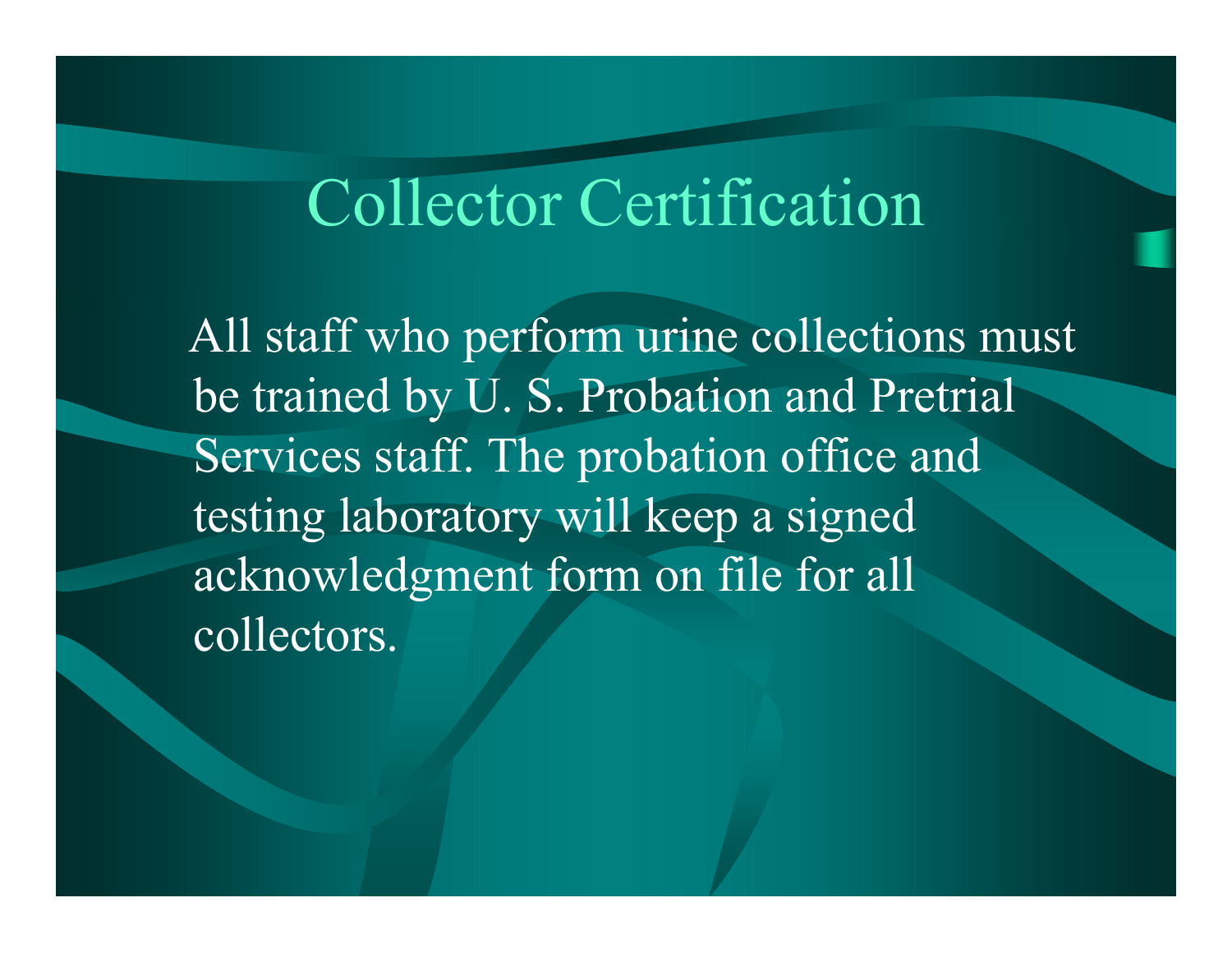

- The subject should always be escorted from the waiting area to the collection area by the collector.
- Be cognizant of body language and potential efforts to conceal a device to deliver clean urine.
- The collector and the subject are the only people present in the collection area during this time. Multiple collections should not occur at the same time.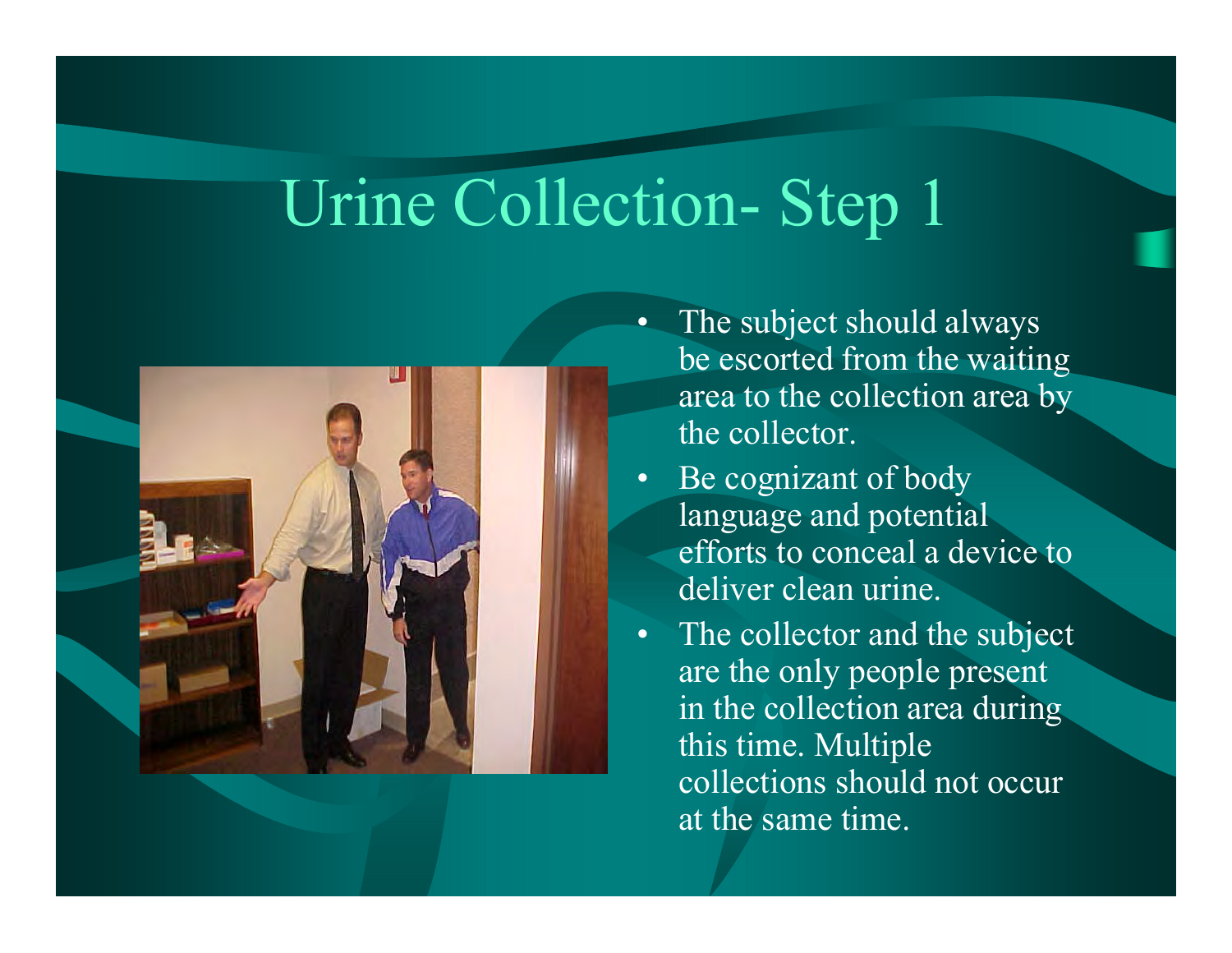• The collector shall obtain the necessary supplies (Chain of Custody form, Specimen ID labels, tamper seal and specimen bottle from a **secured area** in view of the subject.

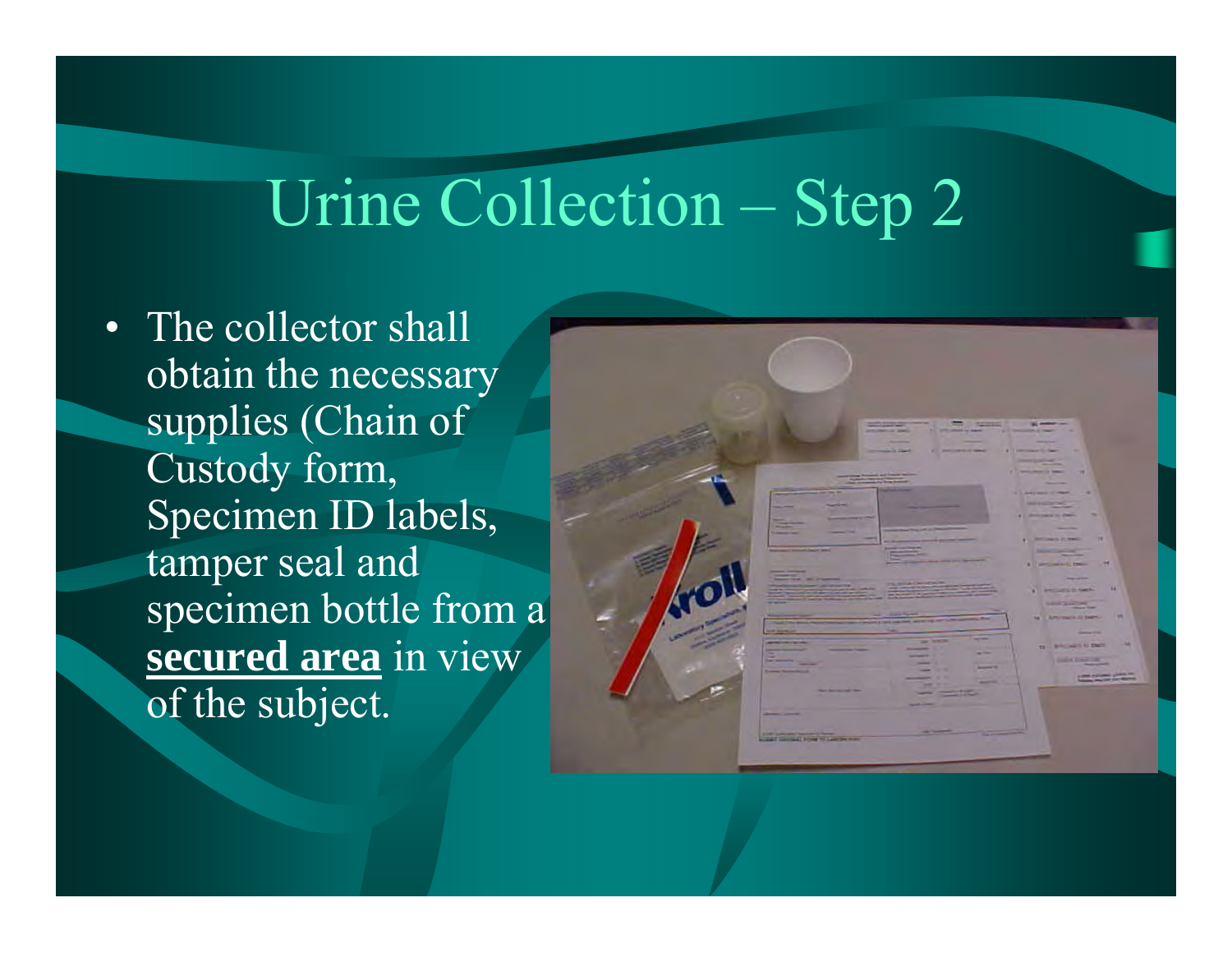

• The collector fills out the top portion of the Chain of Custody for Drug Analysis form (subject's name, date of birth, PACTS number, supervising officer, collection date/time, and medications).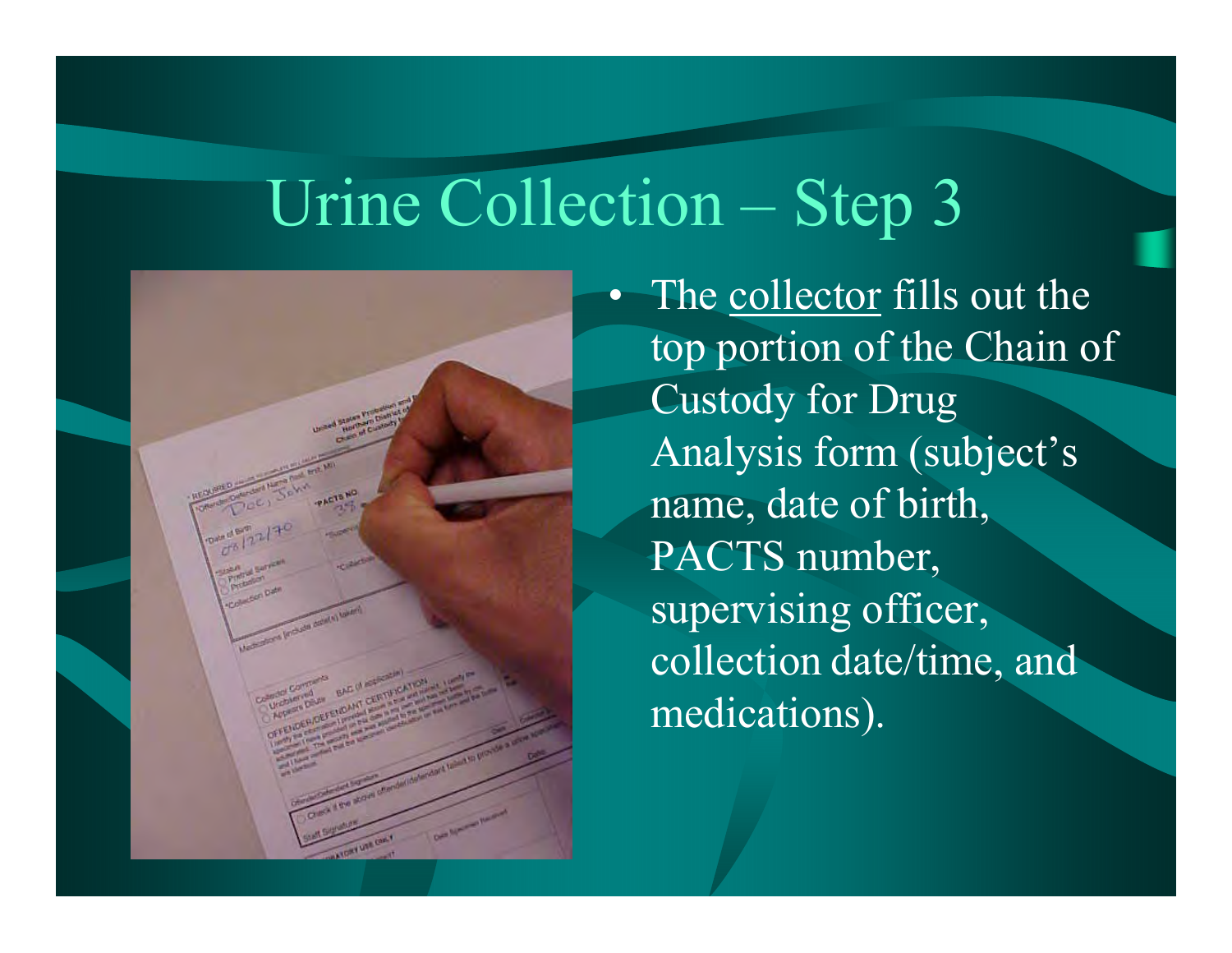- The subject signs a specimen ID label.
- The subject affixes the signed specimen ID label to the bottle, and affixes the matching specimen ID label to the Chain of Custody form.

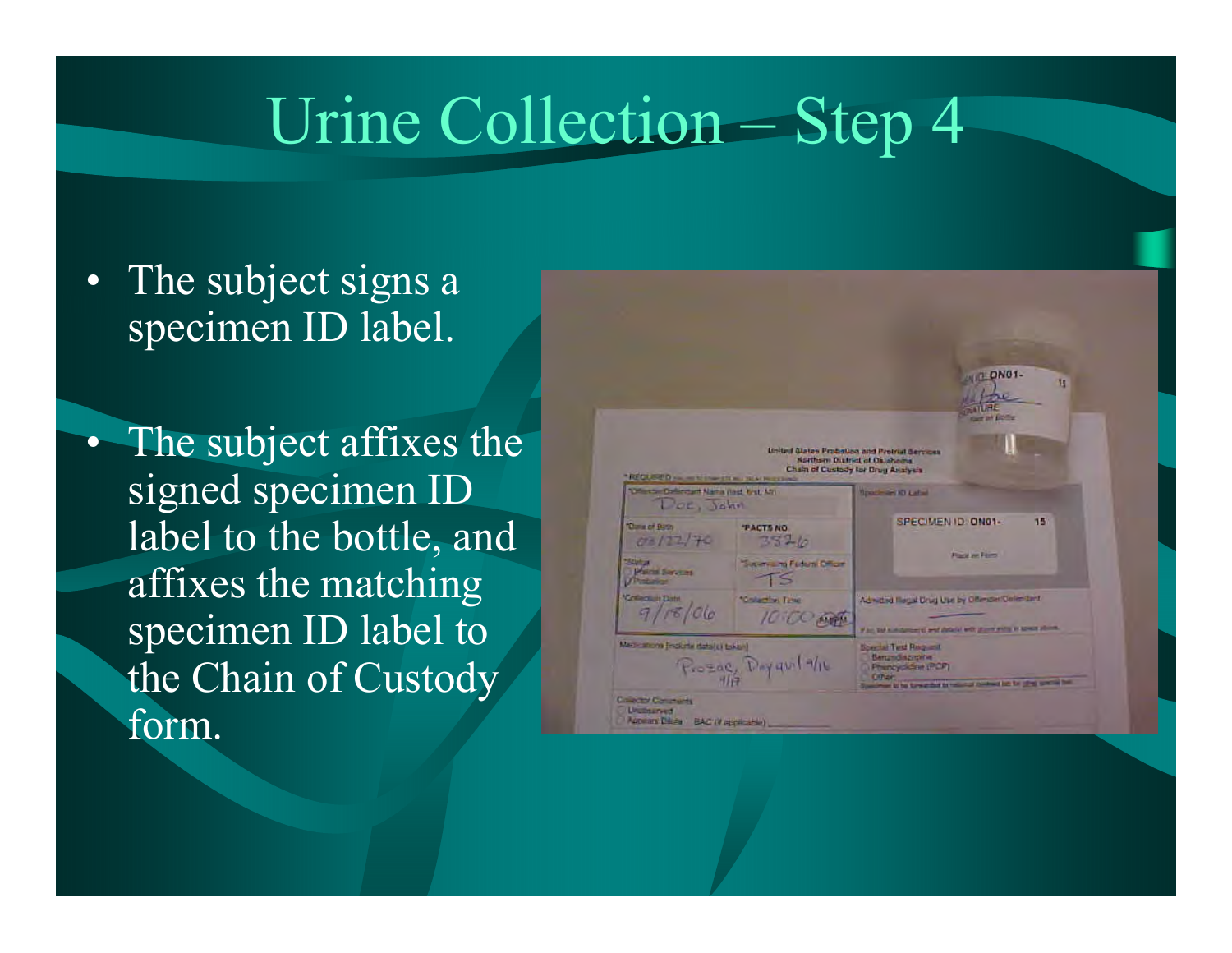

• The collector, while holding the supplies, will escort the subject into the restroom.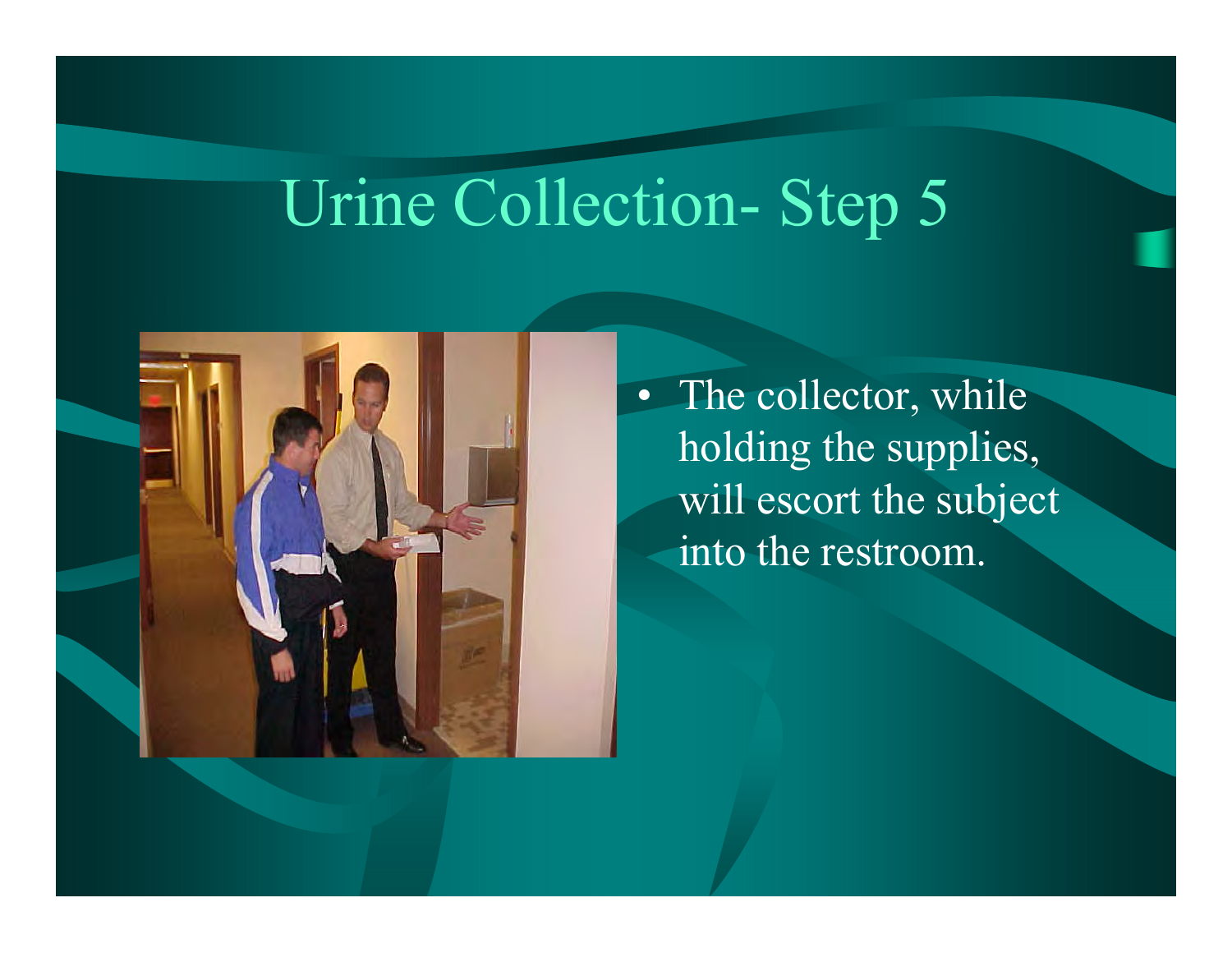

- •Ask the subject to remove any bulky (concealing) clothing, and to roll up sleeves so that wrists/forearms are in clear view.
	- •It may be necessary to have subject adjust clothing in order to adequately determine that a device is not being concealed on his/her body.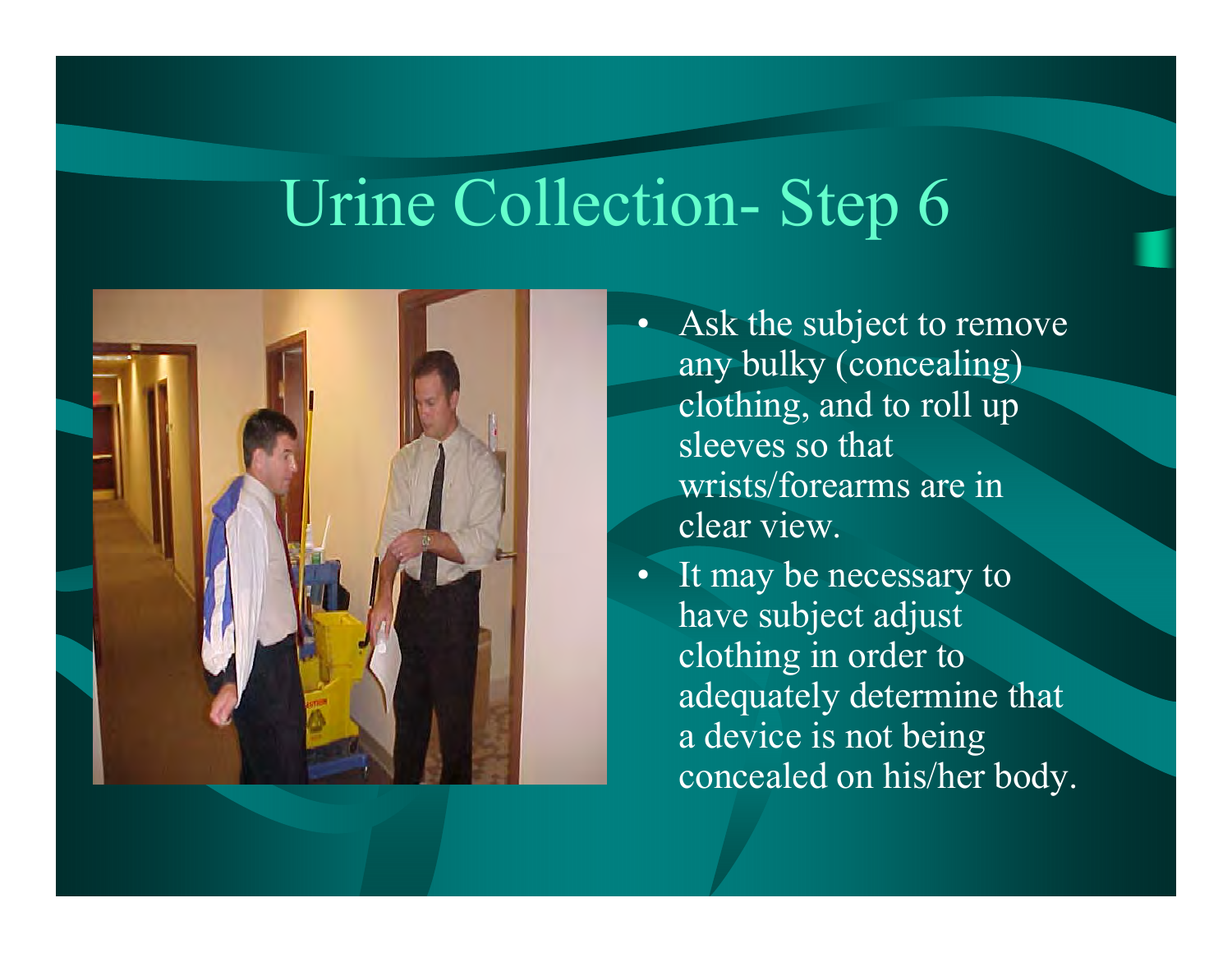

- $\bullet$  While the collector holds the supplies, the subject will rinse hands thoroughly with water only, no soap.
- The purpose of the rinse is to eliminate any contaminating agent the subject may try to drop into the specimen.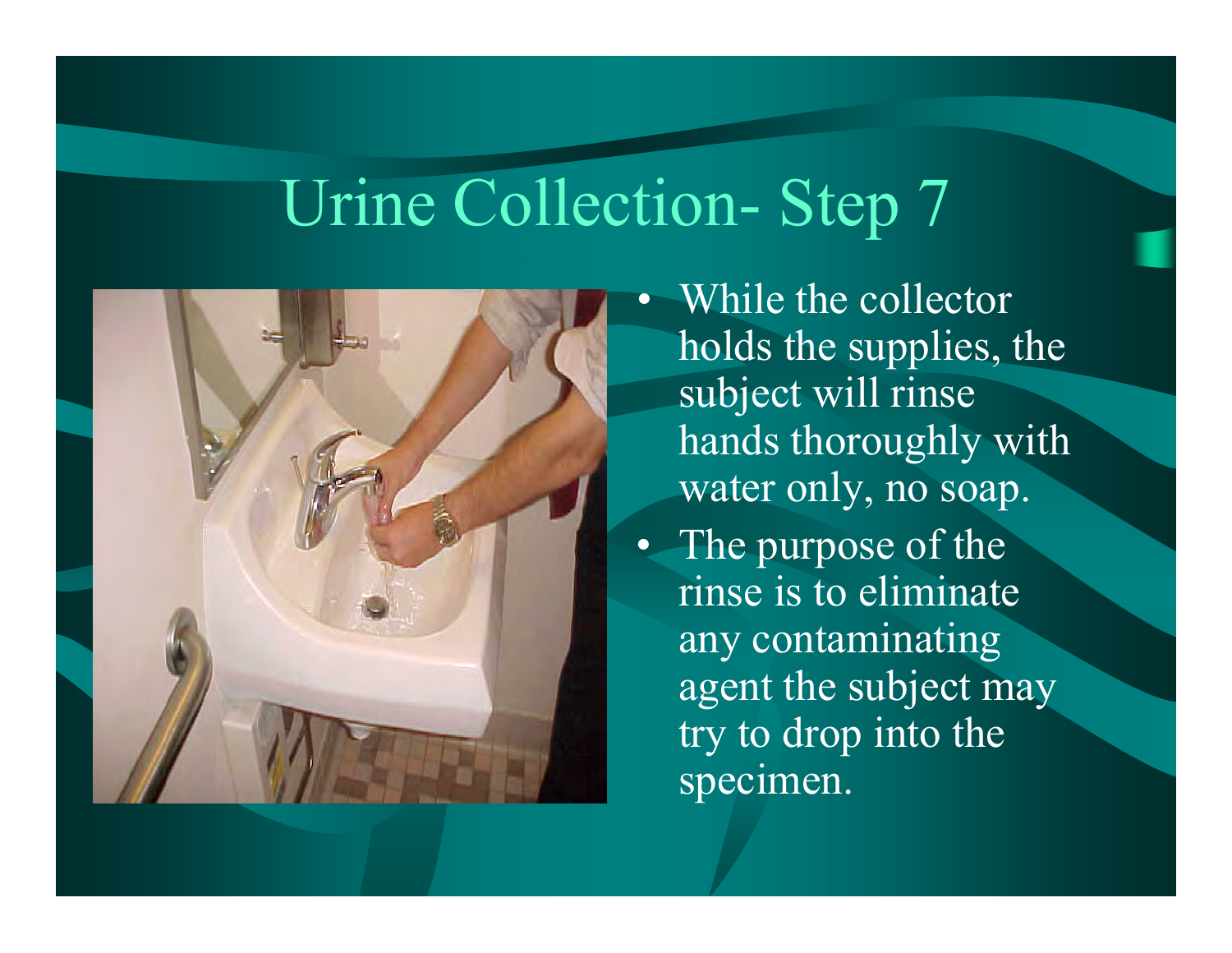

• The collector hands the labeled bottle to the subject and positions himself in a manner to directly observe urine leave the body and enter the specimen bottle.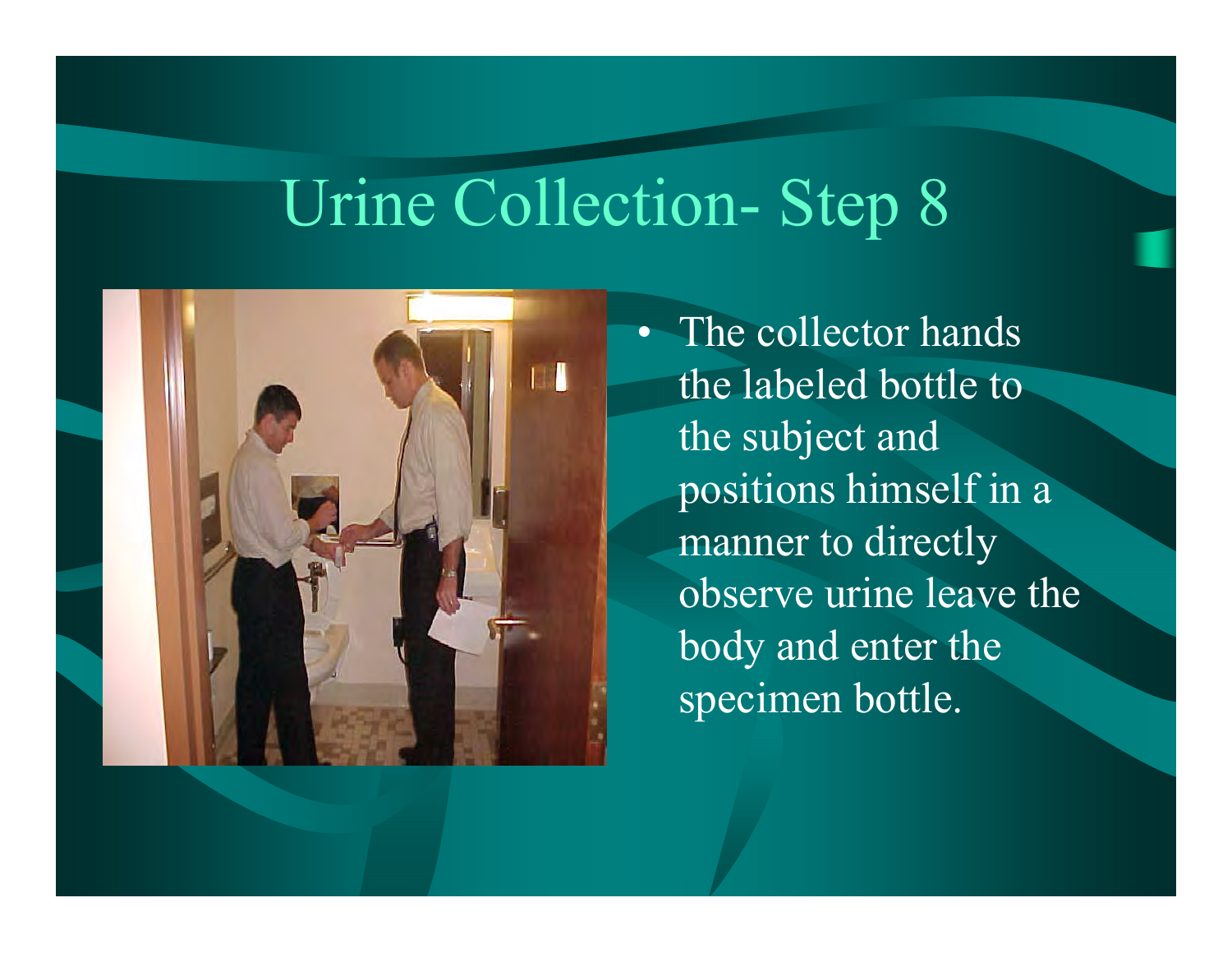#### Urine Collection- Female

- Because it may be impossible to see urine leave the female body and enter the disposable cup, other procedures must be employed to ensure a urine substitution does not occur.
- Ask the female subject to hold the cup with one hand, and place the other hand against the wall, or in clear view away from the cup.
- Ask the female subject to begin the flow of urine, stop the flow, and resume the flow, ensuring that urine is actually coming from her.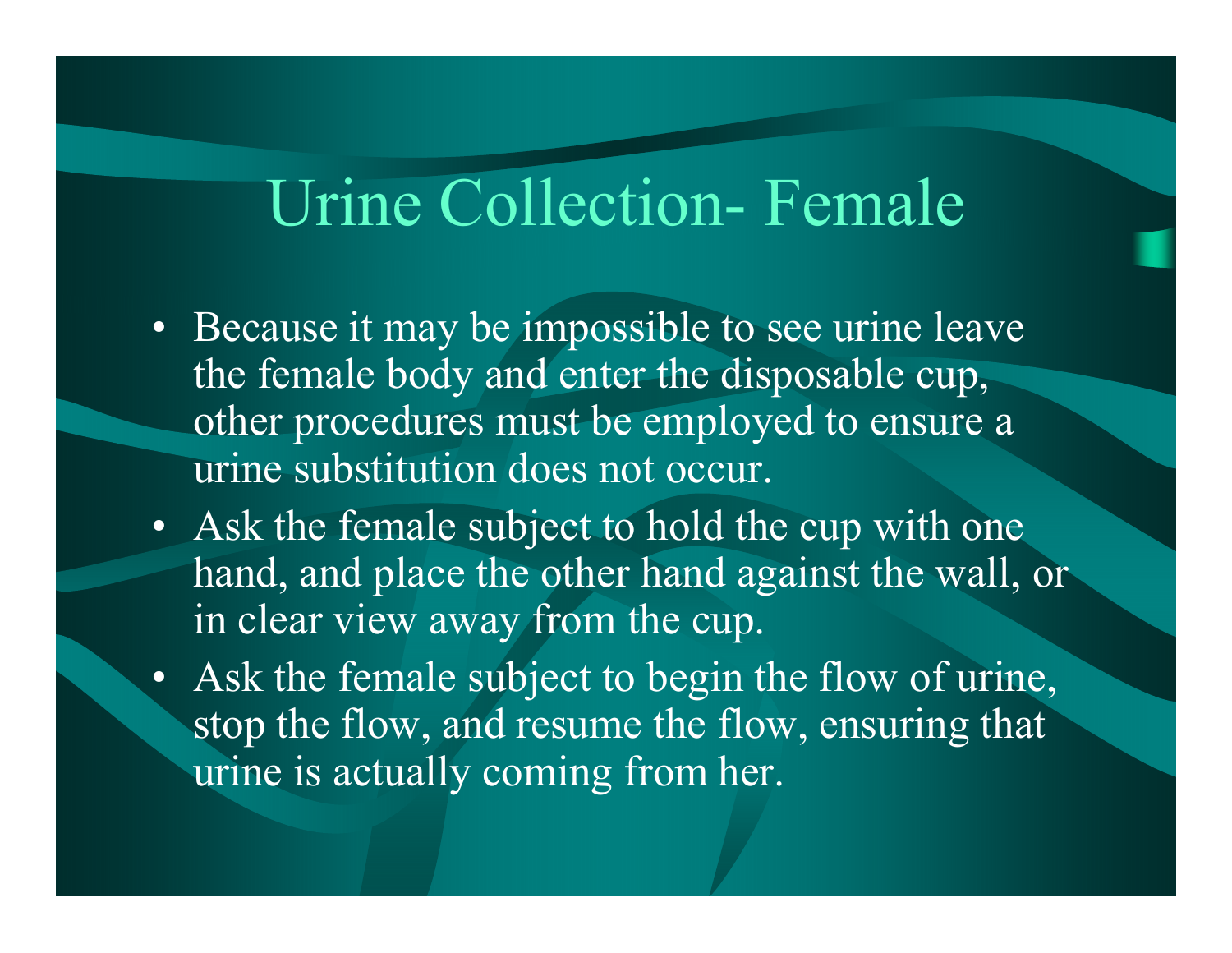

 $\bullet$  After collection is complete, the subject snaps the cap tightly on the bottle and secures the tab to prevent leakage.

• The collector should never accept an unsnapped bottle from the subject.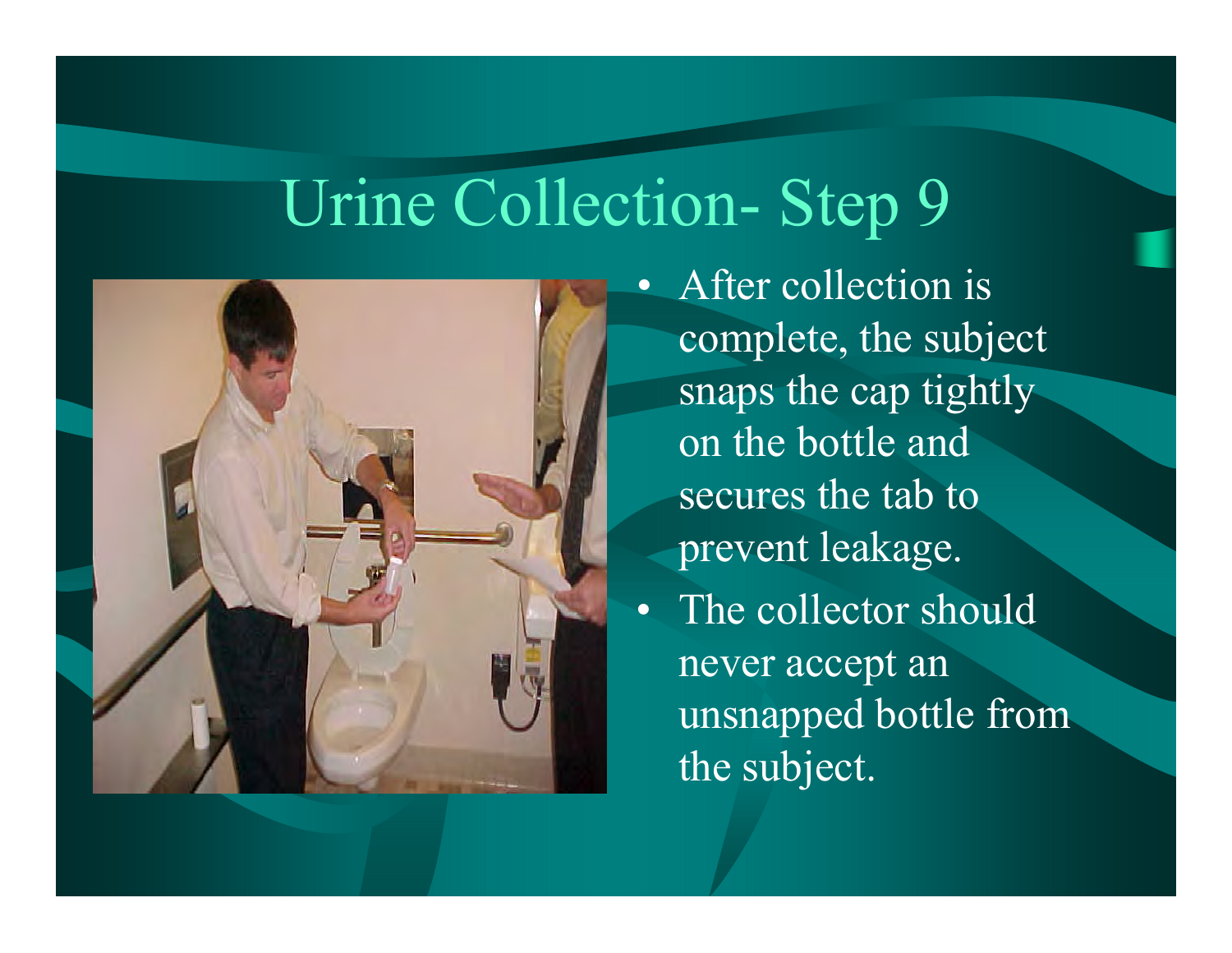#### Important!!

- If the subject is unable to provide a sample, the collector shall complete the appropriate section of the Chain of Custody form noting the "stall" and provide it to the supervising officer. The bottle should be disposed of in a trash receptacle in a secured area.
- DO NOT re-use the first form nor the bottle for any future collection, including a subsequent attempt by the same subject. A new form and a new bottle must be used.
- If the subject is able to submit a sample in a subsequent attempt **on the same day**, the Chain of Custody form indicating the stall should be destroyed.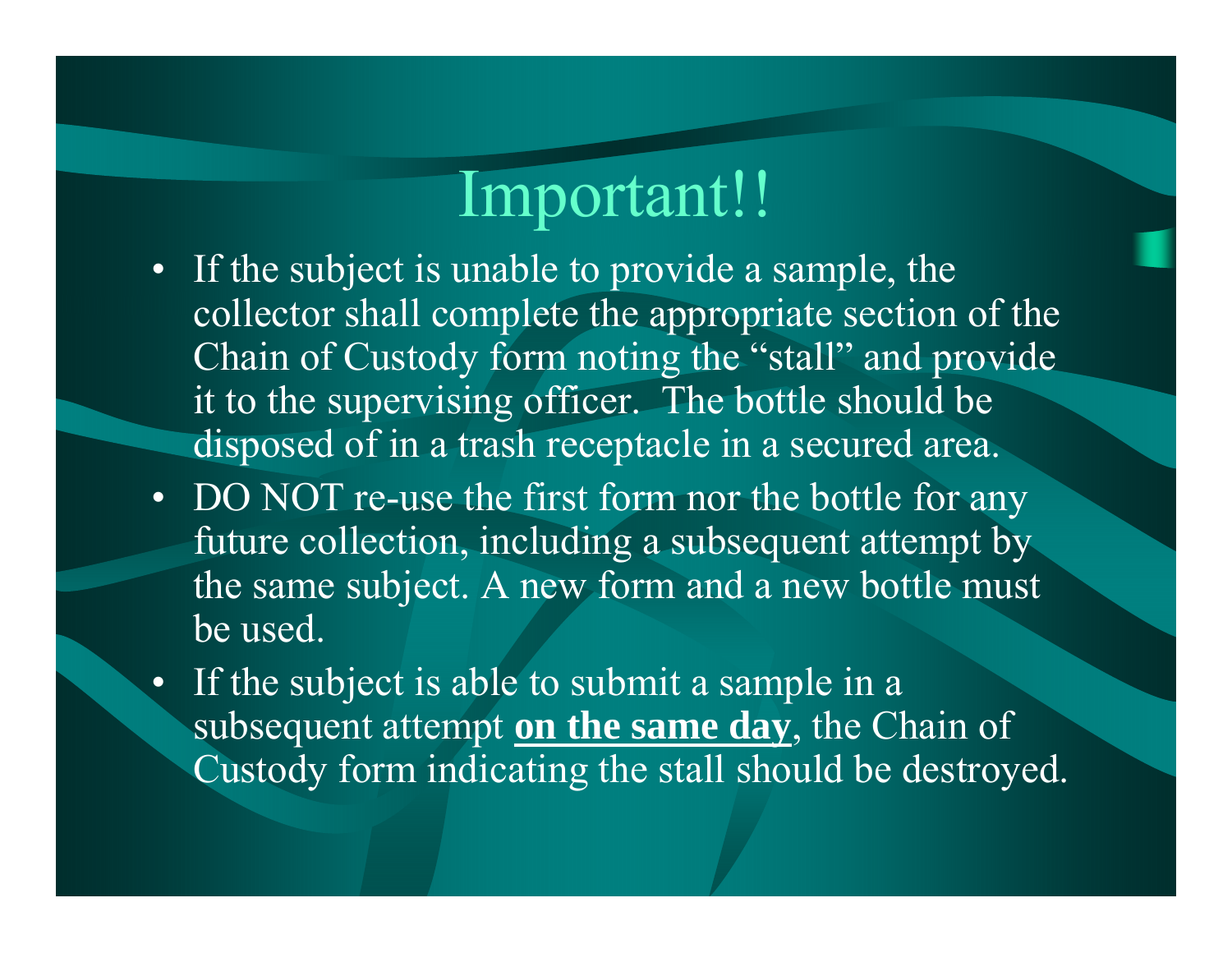



- The subject places the red tamper seal over the top of the bottle with at least one end adhering over the specimen ID label.
- The subject will write his/her initials on the red tamper seal after it is affixed to the bottle.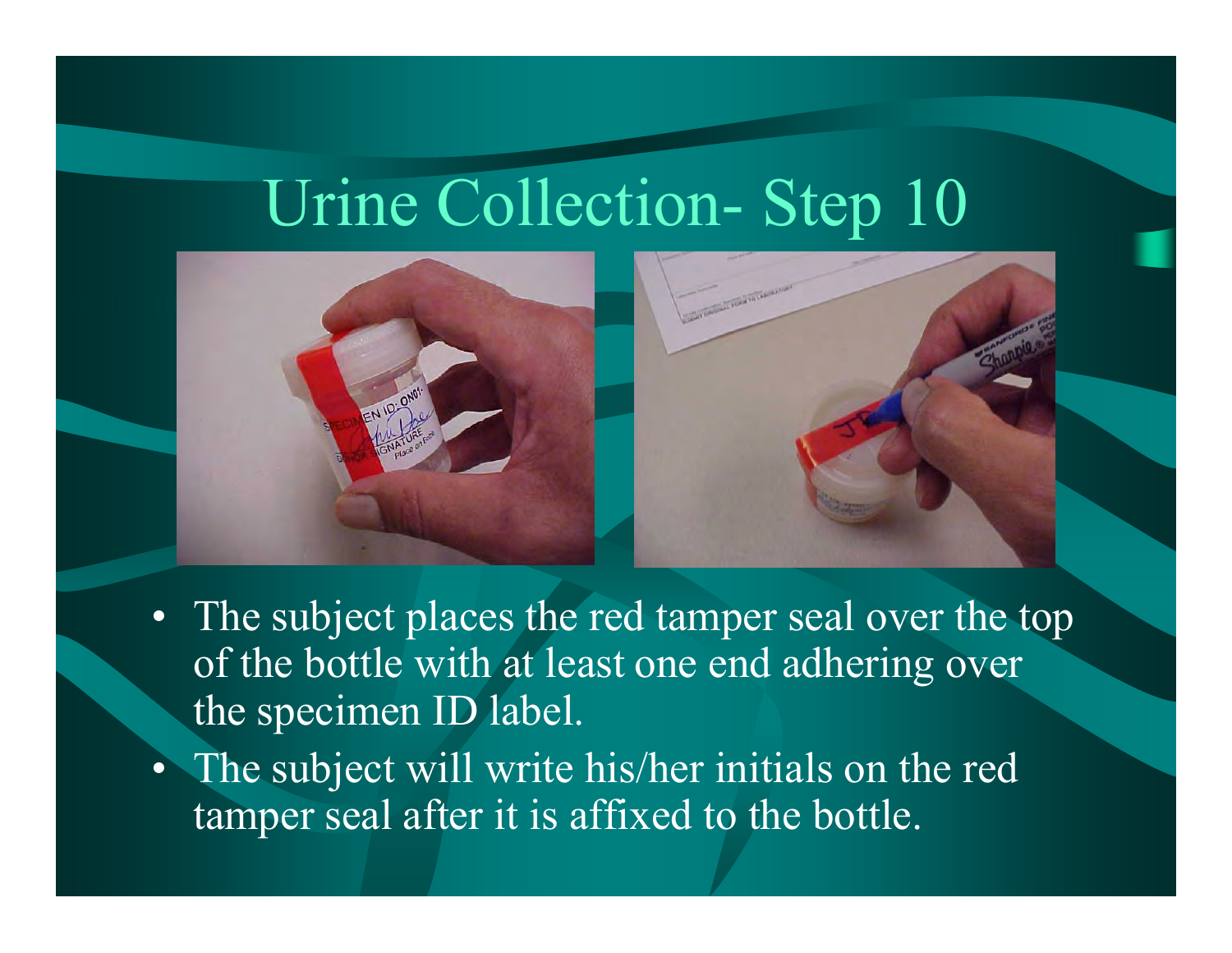

- •The subject shall read, sign, and date the Chain of Custody form under offender/defendant certification.
- The collector shall complete the notes section of the Chain of Custody form, REVIEW the form for completeness, and then read, sign and date under collector certification.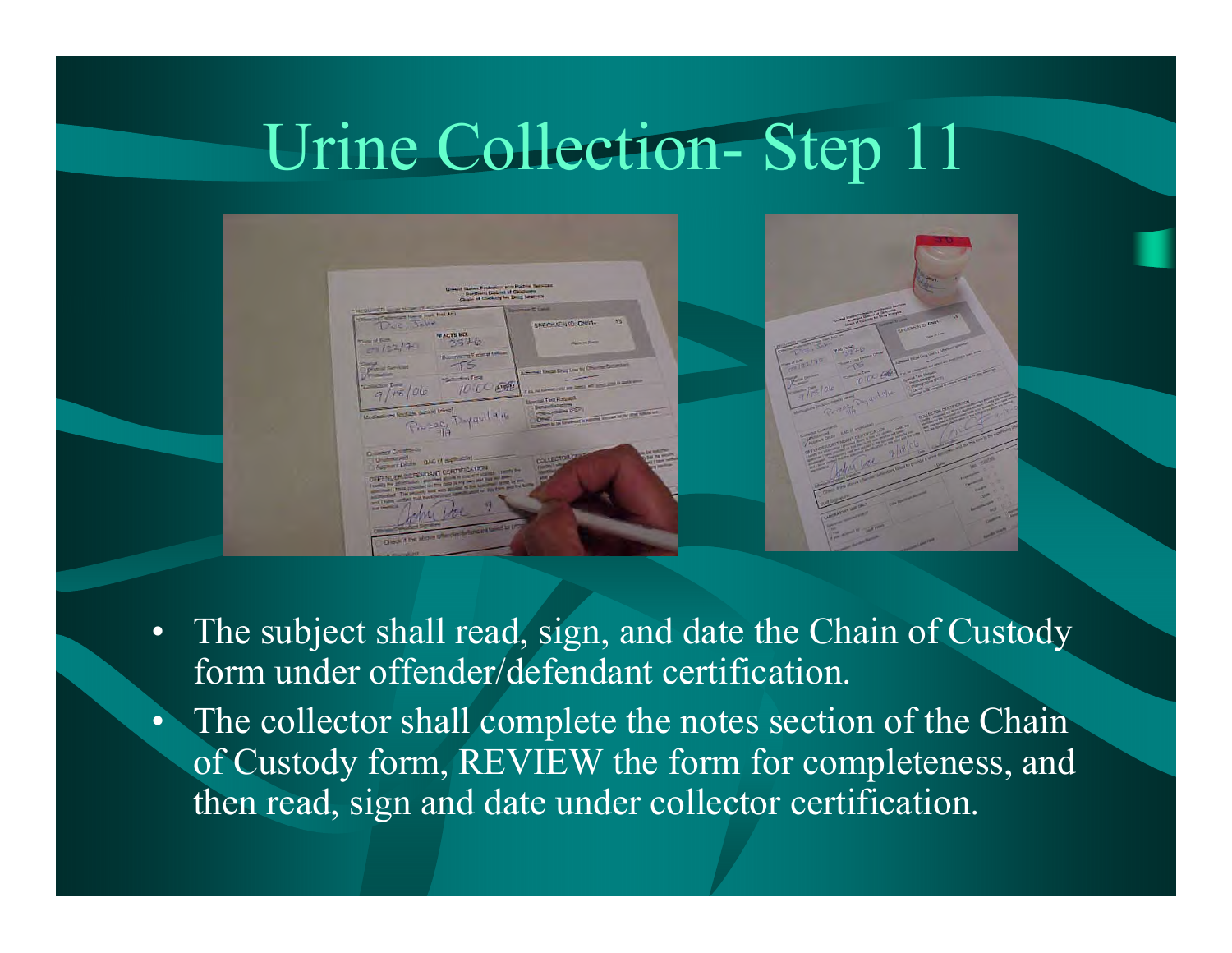## DILUTED URINE

- Diluted urine can be an indication that a subject is attempting to "flush" his/her system with excessive amounts of fluids in order to avoid drug detection.
- Products sold to "*beat drug tests*" commonly use flushing as the method to avoid detection.
- It is important to note on the Chain of Custody form if urine appears to be diluted.
- If a pattern of providing diluted urines is discovered, the collector should communicate this with the officer.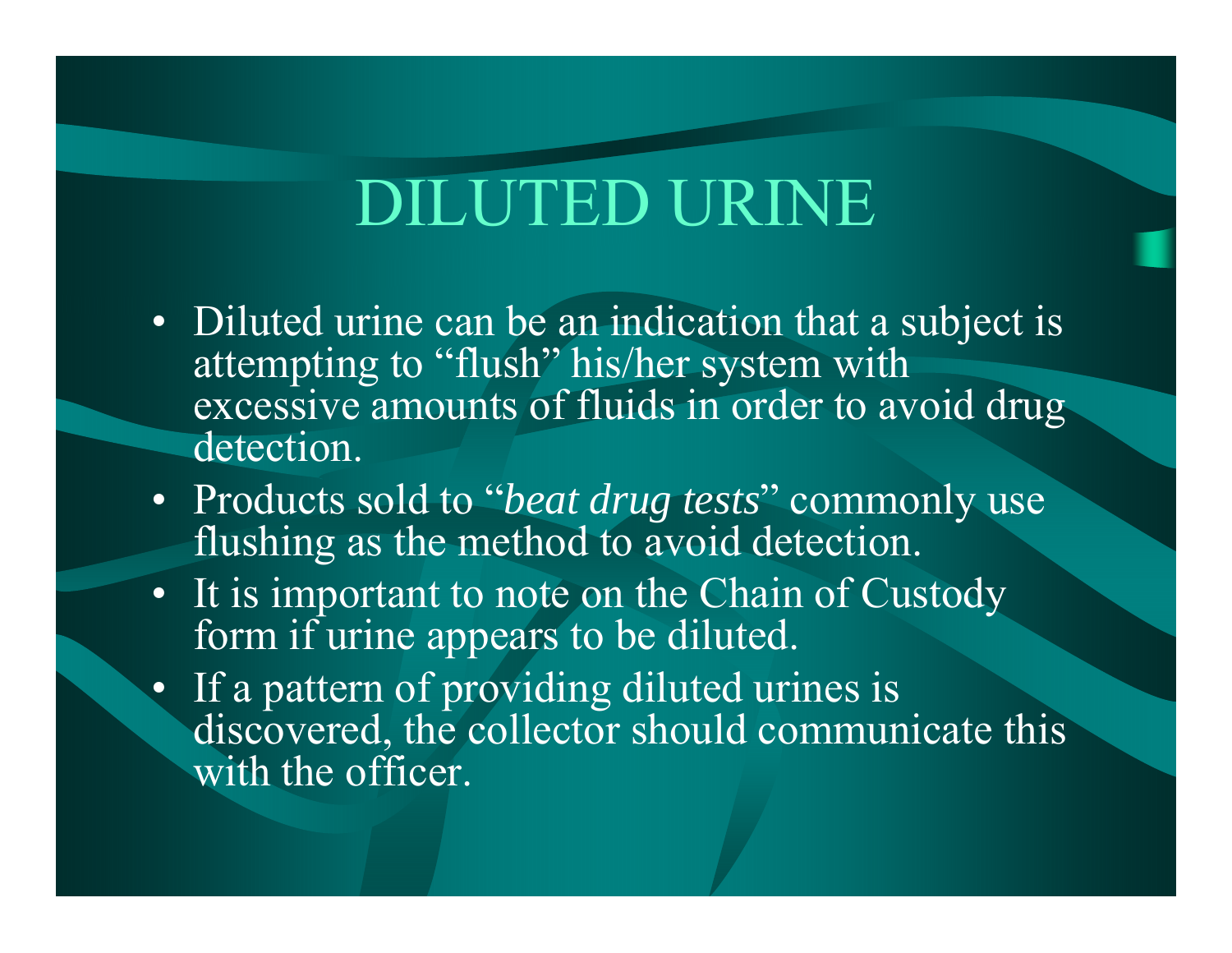

• The collector will allow the subject to place the specimen into the specimen pocket (pocket containing absorbent sheet)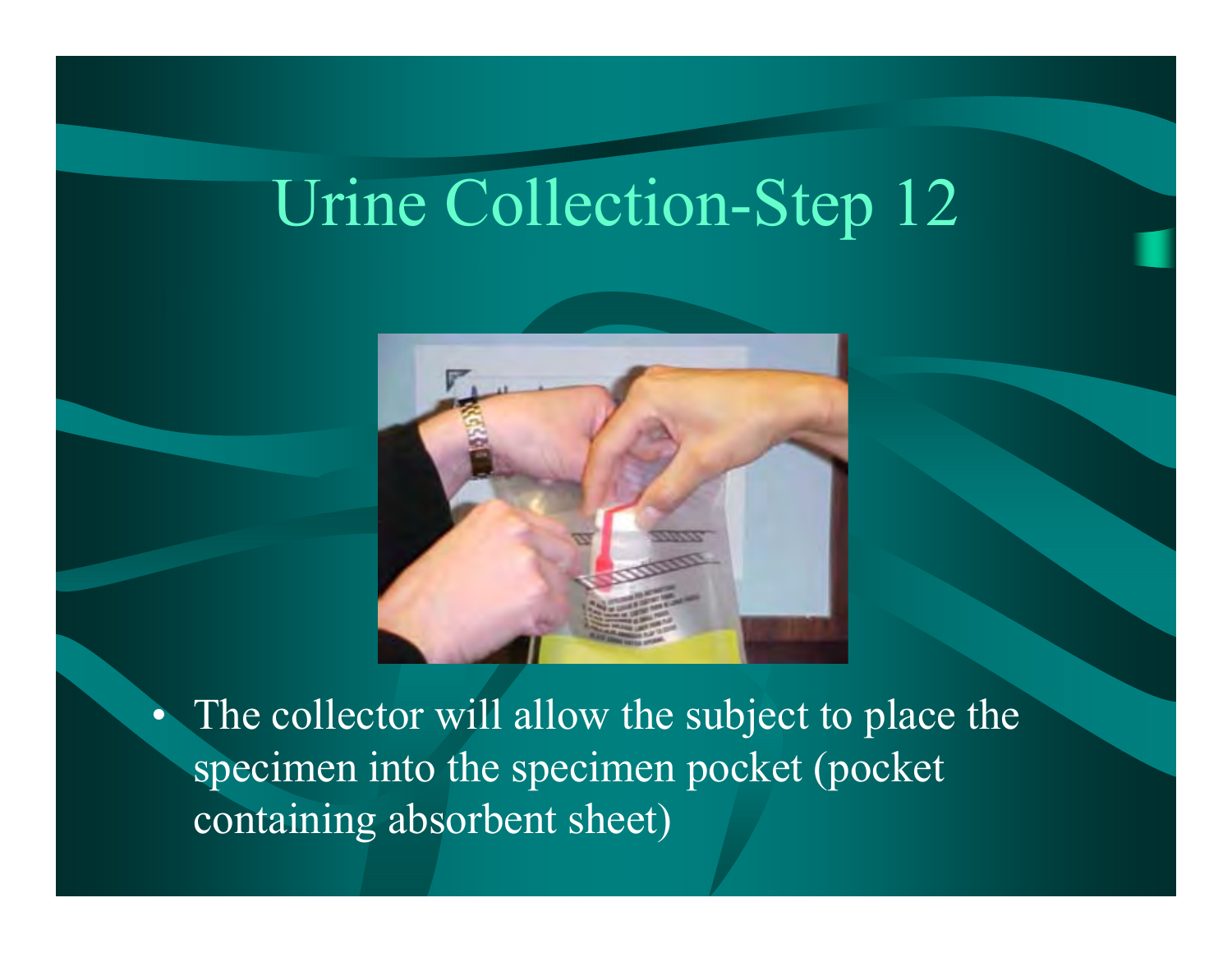# Urine Collection-Step 12 (Continued)



 $\bullet$ 

The collector will fold the form into quarter sections, place the form into the document pocket, tear adhesive lining, and fold adhesive flap over front pocket to insure a secured seal.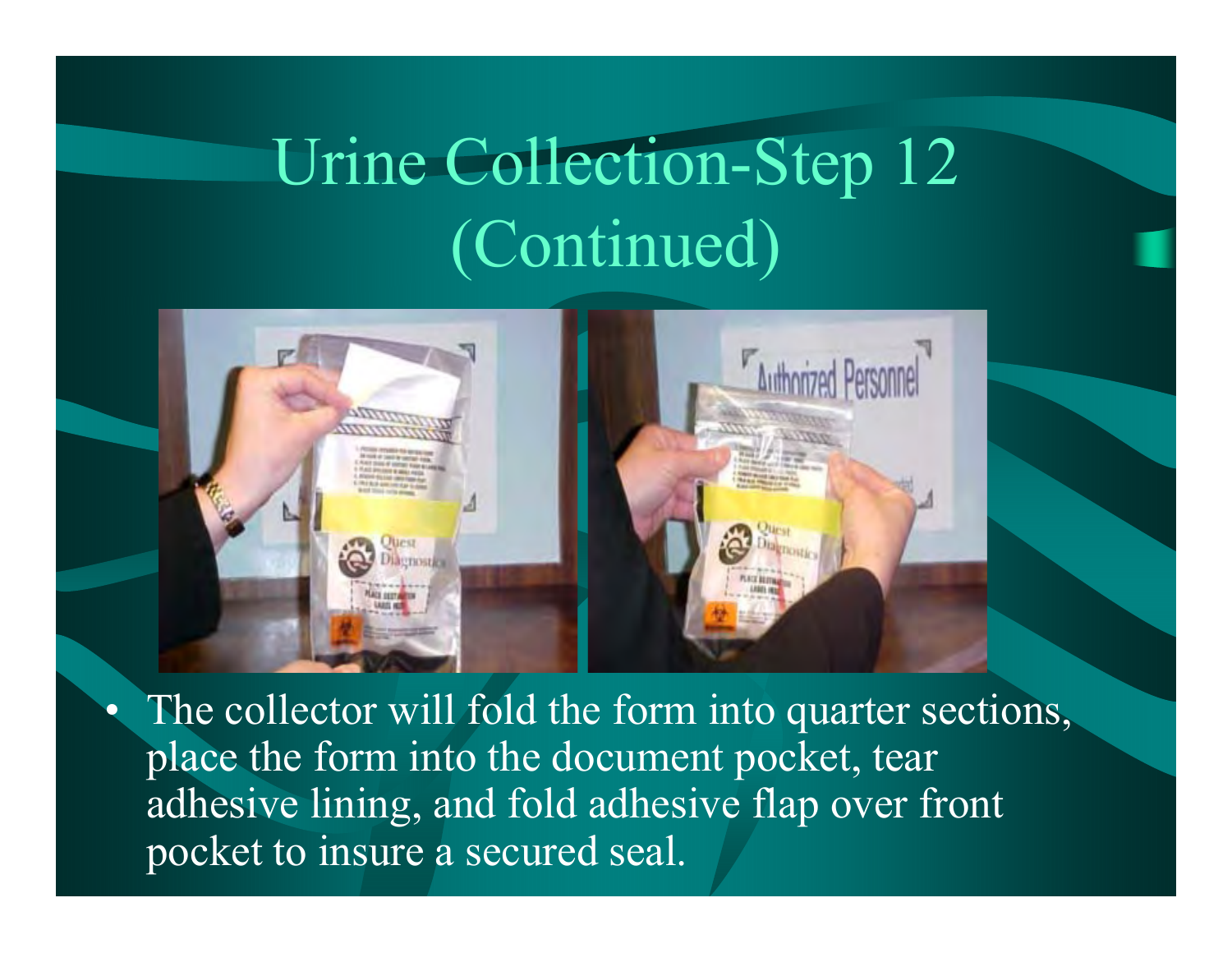- Following the completion of the collection, the collector places the bagged specimen in the refrigerator.
- At the end of each business day, all specimens must be placed in a shipping box and subsequently placed into a FedEx lab pack to be shipped to the laboratory. This function is the responsibility of an administrative assistant.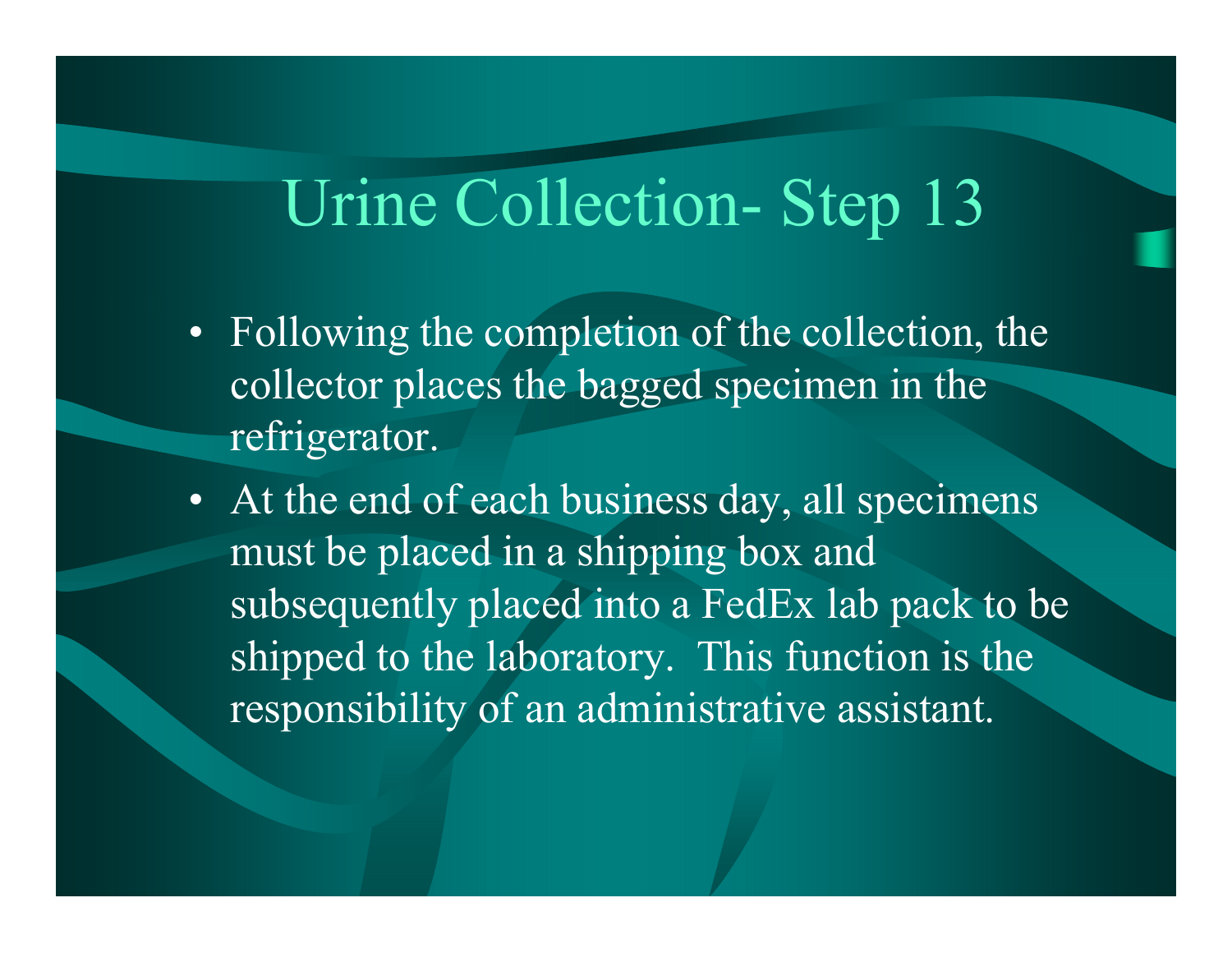#### Chain of Custody Facts

The following will be used as evidence that a urine specimen does indeed belong to the subject:

- Ξ Arrival of form and urine specimen together into the lab
- Ξ Signature on Chain of Custody form
- Ξ Signature on UA bottle
- $\Box$ Initials on tamper evident seal